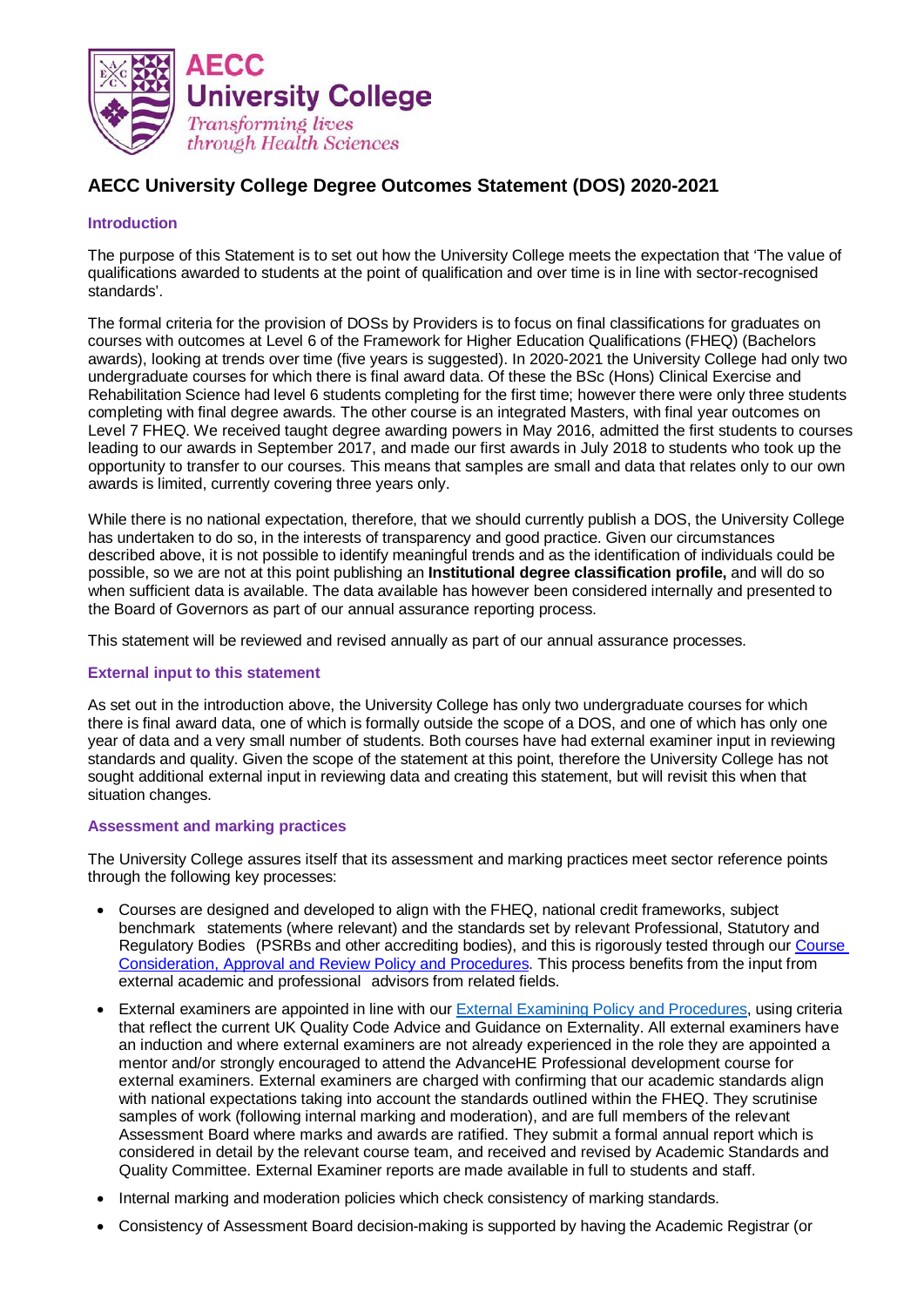nominee) present at all pre-board and boards, to oversee the process and offer regulatory advice. Going forward our revised assessment regulations are reducing scope for Assessment Board discretion, to make decisions more transparent, and avoid the possibility or perception of bias.

Students with exceptional personal circumstances are considered in accordance with our published [Exceptional Personal Circumstances Policy.](https://www.aecc.ac.uk/media/9204/exceptional-personal-circumstances-policy-v10.pdf) Exceptional Personal circumstances are only actioned in the event the student has failed the affected assessment(s), and therefore cannot be used to improve grades. Where circumstances are accepted a student may have a 'first (or second) uncapped sit or assessment submission.

Students may appeal against a decision of the Assessment Board, on specific grounds and with appropriate supporting evidence, as set out in our published [Academic](hhttps://www.aecc.ac.uk/media/9721/academic-appeals-policy-v-30-sept-2021.pdf) Appeals Policy. Overarching data on academic appeals held is presented to ASQC and Academic Board, as part of our annual assurance statement to the Board of Governors.

#### **Academic governance**

The University College has operated with a revised revised academic governance structure since May 2020, in response to a report from our internal auditors, and to take into account changes to the internal structure of the institution.

*Academic Standards and Quality Committee (ASQC*), is chaired by the Deputy Vice-Chancellor. It approves, on behalf of Academic Board, proposals for new courses and has oversight of the course consideration/approval (and review/re-approval) and ongoing course/unit monitoring processes. External examiner appointments are considered and approved by this committee.

The *Education Committee* has responsibility for developing and recommending to Academic Board strategy and policy on all aspects of the taught student educational experience, and for leading on strategic initiatives that enhance the educational experience of students. It has oversight of, reports and make recommendations to the Academic Board on academic policies, procedures and regulations underpinning the University College's taught provision. Therefore all student-facing and quality assurance policies and procedures are under the auspices of this committee, and are normally reviewed on at least a three-yearly cycle.

*Assessment Boards* have clearly defined terms of reference and operate in accordance with our Assessment Boards policy and procedure. They have delegated authority from Academic Board to approve awards of the University College. Should any issues arise with the conduct of Assessment Boards these would be reported through, and any necessary actions overseen by, ASQC.

The full terms of reference [and membership](https://www.aecc.ac.uk/media/8378/academic-board-committees-membership-and-tor-v60-may2020.pdf) of academic committees are available on our website.

Academic Board provides an annual assurance report to the Governing Body that it continues to manage and oversee the academic standards of awards and related quality of learning opportunities.

# **Classification algorithms**

To take into account the recommendations within the '2017 report ['Understanding](https://guildhe.ac.uk/wp-content/uploads/2017/10/understanding-degree-algorithms.pdf) Degree Algorithms we reviewed our assessment regulations in detail over the 2018-9 and 2019-2020 academic years.

Revised regulations came into effect in 2021-22 for all students (following a consultation). The key changes in the regulations were:

- To come into line with the Sector, and move to a 40% pass mark at levels 3-6, retaining 50% at level 7 (the pass mark for all historic courses and all levels was 50%).
- Removal of provision for compensation in core units other than at levels 3 and 4
- The introduction of an additional resit opportunity, subject to reaching specific conditions to give students another opportunity to achieve, and progress with their cohort, rather than requiring repeat units in the following year.
- The removal of any restriction on the number of units in which a student may be reassessed, to allow students more opportunity to be reassessed and progress with their cohort
- Removal of a number of instances providing for Assessment Board discretion, to ensure clarity and reduces discretion, thus avoiding potential allegations of bias.
- Removal of provision for the possibility of an uplift for borderline students who marginally fall short (within 1%) of a classification boundary, to avoid suggestions of bias and to reduce possibility of perceptions of grade inflation.

During 2020-2021 the University College has undertaken a further review of the revised regulations, taking into account the Principles set out in the Standing Committee on Quality Assurance (UKSCQA) ['Principles for](https://www.universitiesuk.ac.uk/policy-and-analysis/reports/Documents/2020/principles-effective-degree-algorithm-design.pdf.)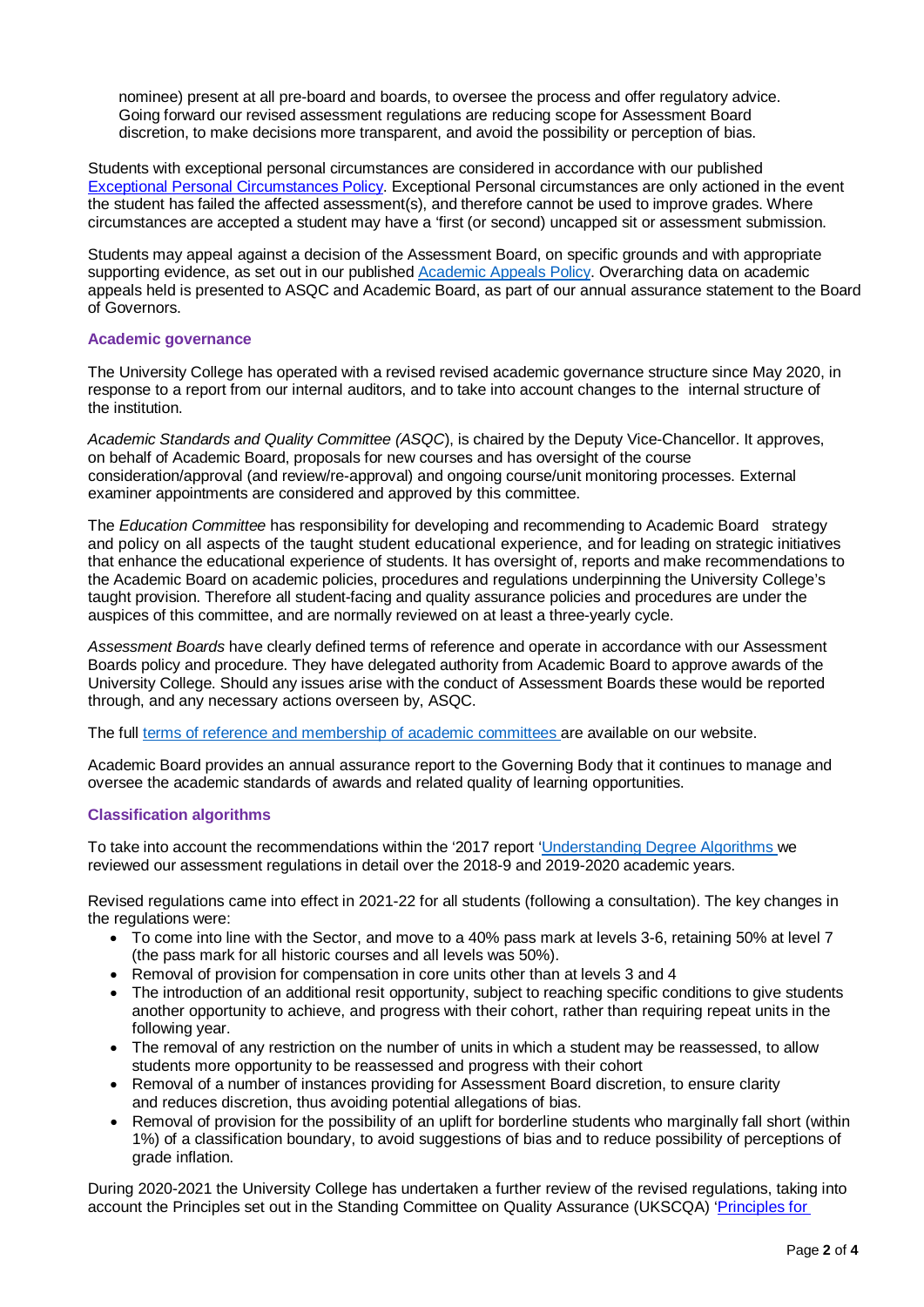[effective degree algorithms \(undergraduate awards\),](https://www.universitiesuk.ac.uk/policy-and-analysis/reports/Documents/2020/principles-effective-degree-algorithm-design.pdf.) and revisions were approved by Academic Board in March 2021. The key changes made as a result are that:

- *The Zone of consideration of 3% has been removed and the final degree classification will be calculated on the Credit-weighted aggregate mark only, for all award*s. The final award will be based solely on an algorithm focussed on the final credit-rated aggregate mark. If the final credit-weighted aggregate mark is less than or equal to 0.5% below the higher classification the Assessment Board will automatically award the higher classification, but there will be no other uplift In reaching this decision the Board noted that AECC was one of only two universities that had a zone of consideration of 3% (the other presumably being Bournemouth University, meaning that we were out of kilter with the sector. Applying the credit-weighted aggregate mark algorithm only also removes the possibility of 'double counting' good performance at level 6 or 7 in calculating final results within the Zone of Consideration.
- *Marks at unit level will be truncated rather than rounded to* ensure there are not multiple opportunities for rounding.

Academic Board however decided, not to change the existing weighting for Bachelor's degrees with honours to 33/67, as recommended in the report, but to retain the 30% (level 5) /70% (level 6) split (and the, existing weightings for Integrated Masters awards). The Board agreed that moving to the 'majority sector view', which was the only rationale given in the report for proposing the specific change of weighting, was not sufficient reason to change. Working Group considered this principle, but saw no specific reason to amend our current weighting of 30:70. Working in 'round numbers' seems easier for students and staff to follow.

The new regulations apply in 2021-22 to all undergraduate students who entered Levels 3 or 4 (including students entering Level 4 from Gateway and student transferring between University College courses into Level 4 or Gateway), all postgraduate (MSc) students entering year 1/stage 1, and any student repeating Levels 3 or 4. Undergraduate students enrolling for level 5 or above (including any direct entrants to level 5 or above), and Postgraduate (MSc) students already enrolled in 2020-21 continue on the existing regulations for 2021-22. A consultation is to be held with these students this academic year, about implementing the revised regulations for all existing students from September 2022. Should students not agreed to accept the new regulations this will mean that the impact of removing the Zone of Consideration on degree outcomes for the MChiro will not be seen for four years.

The [assessment regulations](https://www.aecc.ac.uk/media/9628/assessment_regulations-v23-news-students-ay2021-22.pdf) are published for stakeholders on our public website, Staff Information Portal and Virtual Learning Environment (Moodle) for students.

# **Academic integrity**

The University College has signed up to the QAA Academic Integrity Charter, meaning that as an institution we have pledged to 'implement its principles and commitments which include working with staff and students and, in collaboration across the sector, to protect and promote academic integrity, and take action against academic misconduct'.[1](#page-2-0) To take this work forward we have set up an Academic Integrity Working Group, with representation across Schools, Professional Services and the ASU, Chaired by the Deputy Vice-Chancellor who has been nominated as institutional Academic Integrity Lead. The Group has used the recommendations set out in the QAA publication 'QAA Contracting to Cheat in Higher Education How to Address Essay Mills and Contract Cheating, Second edition, published 17 June 2020 as the basis for its work. The Group will continue to meet to take this forward during 2021-22

# **Managing academic standards during the pandemic**

The Covid-19 pandemic continued to result in challenges for all institutions in the higher education sector that clearly affected student and staff experience. The University College was one of a few that remained open, and within the government's guidelines sought to continue to deliver a high-quality educational experience and deliver practical based learning.

The University College agreed at Academic Board in July 2021 to continue to operate within its approved emergency regulations during 2020-2021, but without the clauses which provided for a no-detriment 'safety net' within the assessment regulations.<sup>[2](#page-2-1)</sup> The 'safety net was removed on the grounds that:

<span id="page-2-0"></span> $\frac{1}{1}$ <sup>1</sup> Academic Integrity Charter for UK Higher Education

<span id="page-2-1"></span><sup>&</sup>lt;sup>2</sup> The safety net operated in line with that which Bournemouth University set for its students:

<sup>•</sup> *'The University College may consider student achievement and progression based on assessments completed up to the date that these regulations are invoked, to ensure that no student is disadvantaged by the exceptional circumstance(s) outside of our control.*